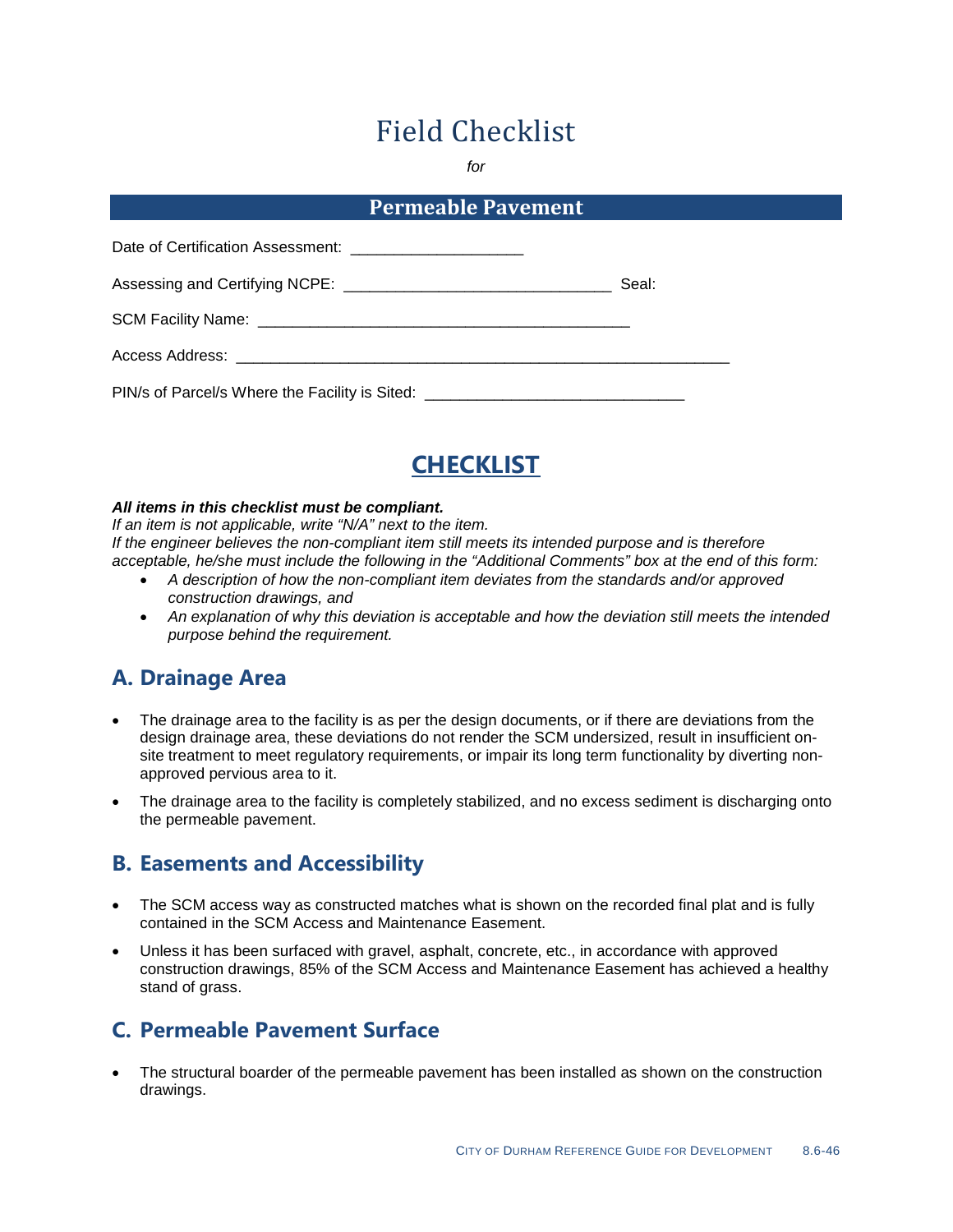- Run on areas and/or other built upon areas draining onto or into the permeable pavement are as specified on the construction drawings.
- The surface of the permeable pavement is smooth and uniform. Brick pavers do not rock or move when stepped upon or when vehicle loads are applied. Porous asphalt/concrete is not cracked or deformed in a manner which emphasizes deficiencies with subgrade/base/pavement, or pieces of the pavement do not break off when stepped upon or when vehicle loads are applied. There are no depressions or ruts in the surface.
- The surface slope of the permeable pavement does not exceed 6%unless approved construction drawings allow for greater.
- For brick pavers, the fine media as specified on the construction drawings is present between the bricks and is not clogged with sediment and/or debris. Spacing between the pavers is as specified on the construction plans.
- The surface area of the pavement is as shown on the construction drawings.
- Underdrain cleanouts (if installed) have traffic rated caps. The cleanout sections are constructed from solid wall pipe. Underdrain cleanout caps are water tight.
- The permeable pavement educational/warning signage has been installed (except for single family residences).
- The surface or sub-surface bypass to safely convey the 100-year, 24-hour post-development storm event or the maximum storm has been installed in accordance with the construction drawings.
- All accumulated sediment and other debris has been removed.
- Parking striping and other markings are installed as specified on the construction drawings and do not excessively clog the surface pores of the permeable pavement.
- The permeable pavement system has been observed on **Fill in date** by the certifying engineer to draw down the runoff from the first inch of rainfall (minimum) in a manner consistent with that specified in the approved construction drawings. It will also safely pass the 10-year, 24-hour storm event via infiltration, bypass, or detention and release.
- Run on from adjacent pervious areas have been directed away from the permeable pavement surface to the maximum extent practicable and in accordance with approved construction drawings.
- Hotspots where toxic pollutants are stored or handled are not located where spills or stormwater runoff from these areas enter sections of the permeable pavement.
- Any manufacture specific requirements for the type of permeable pavement installed have been followed.

## **D. Observation Wells**

- The observation well(s) have been provided. If a tier system is utilized, then one observation well is required per tier.
- Traffic rated cap(s) are provided.
- The observation well pipe is perforated.
- The water level shown in the bottom of the observation well is in accordance with the type of permeable pavement (IWS or non IWS).
- Observation well is as deep as the subgrade surface and at least as deep as the pavement structure per the approved construction drawings.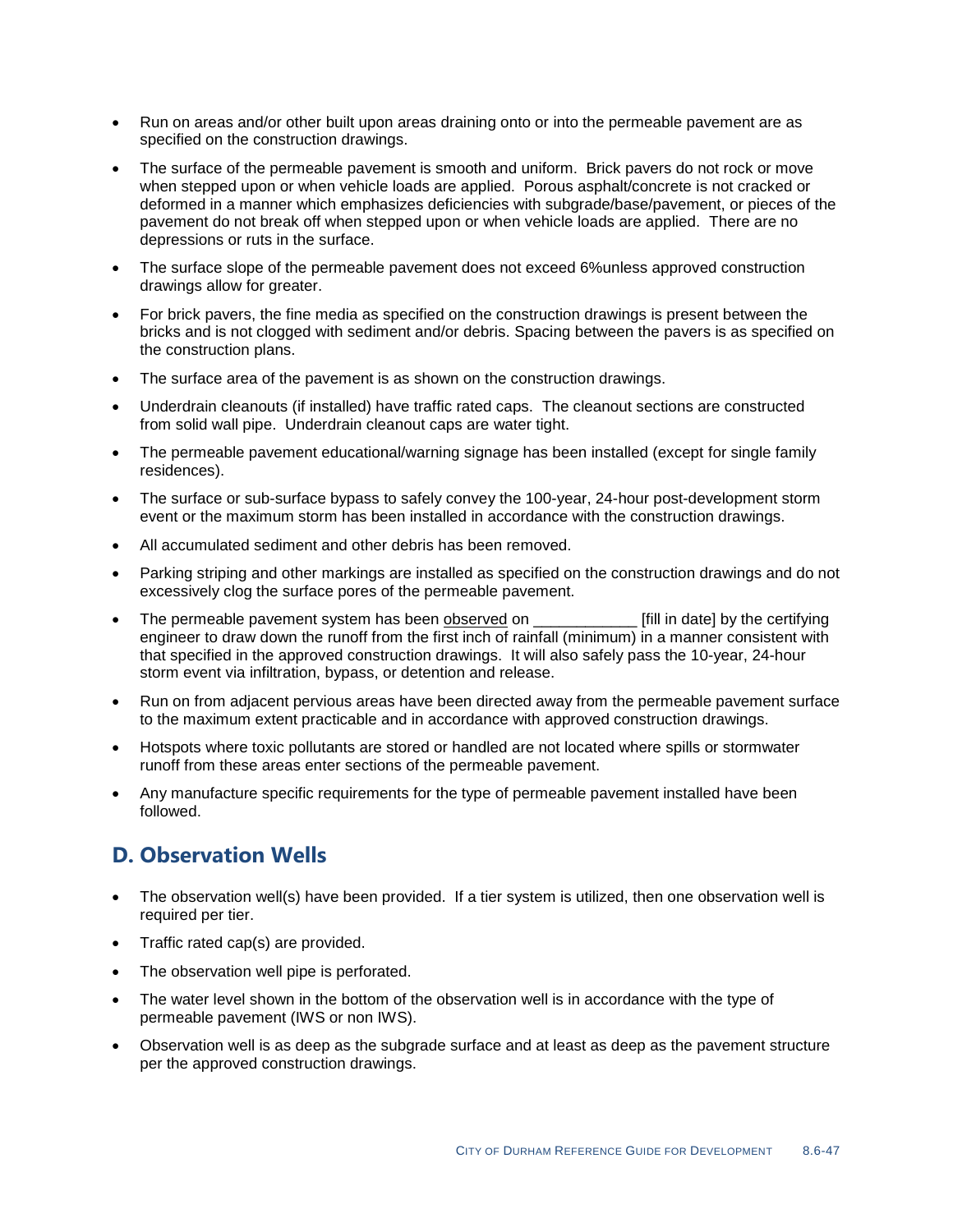# **E. Stone Base**

- Washed aggregate of the standard size number as specified on the approved construction drawings is incorporated into the pavement structure
- The stone thickness(es) is equal to or greater than the thickness(es) on the approved construction drawings.
- Subgrade slope under the stone base has a slope less than or equal to 2% or as the approved construction drawings.
- Baffles with appropriate sized weirs/orifices have been placed between tiered subgrade/stone base in accordance with approved construction drawings.

## **F. Control Structure and Principal Spillway Pipe**

- The control structure is reinforced concrete.
- The dimensions of the structure match the size specified on the construction drawing.
- The structure and all appurtenant devices appear to be sound.
- The structure is free of debris or obstructions.
- The foundational support for and the backfill around the structure have been placed in accordance with the construction drawings.
- All orifices, valves, siphons, ports, and weirs were installed in accordance with the construction drawings.
- The PSP is reinforced concrete with a minimum pipe strength conforming to ASTM C-76 Class III standards.
- The diameter of the PSP is as specified on the construction drawings.
- Based on a visual inspection, it appears that the joints of the PSP were "homed" reasonably well, and it appears that no joints are leaking.
- Steps down the inside of the structures (if required) have been provided in accordance with the construction drawings.

#### **G. Outlet and Outfall**

- The principal spillway pipe is securely attached/grouted to the headwall or downstream manhole, and this joint is smoothly finished with no evidence of gaps, cracks, and spalling.
- If not discharging to a storm sewer system:
	- o The outfall structure has been installed in accordance with the construction drawings and there is no evidence of stability issues.
	- Energy dissipation has been provided in accordance with the construction drawings.
	- The outfall area and downstream channel(s)/receiving area appear stable, and all accumulated silt and debris has been removed.
- If discharging to a storm sewer system, the receiving manhole appears stable and all accumulated silt and debris has been removed.